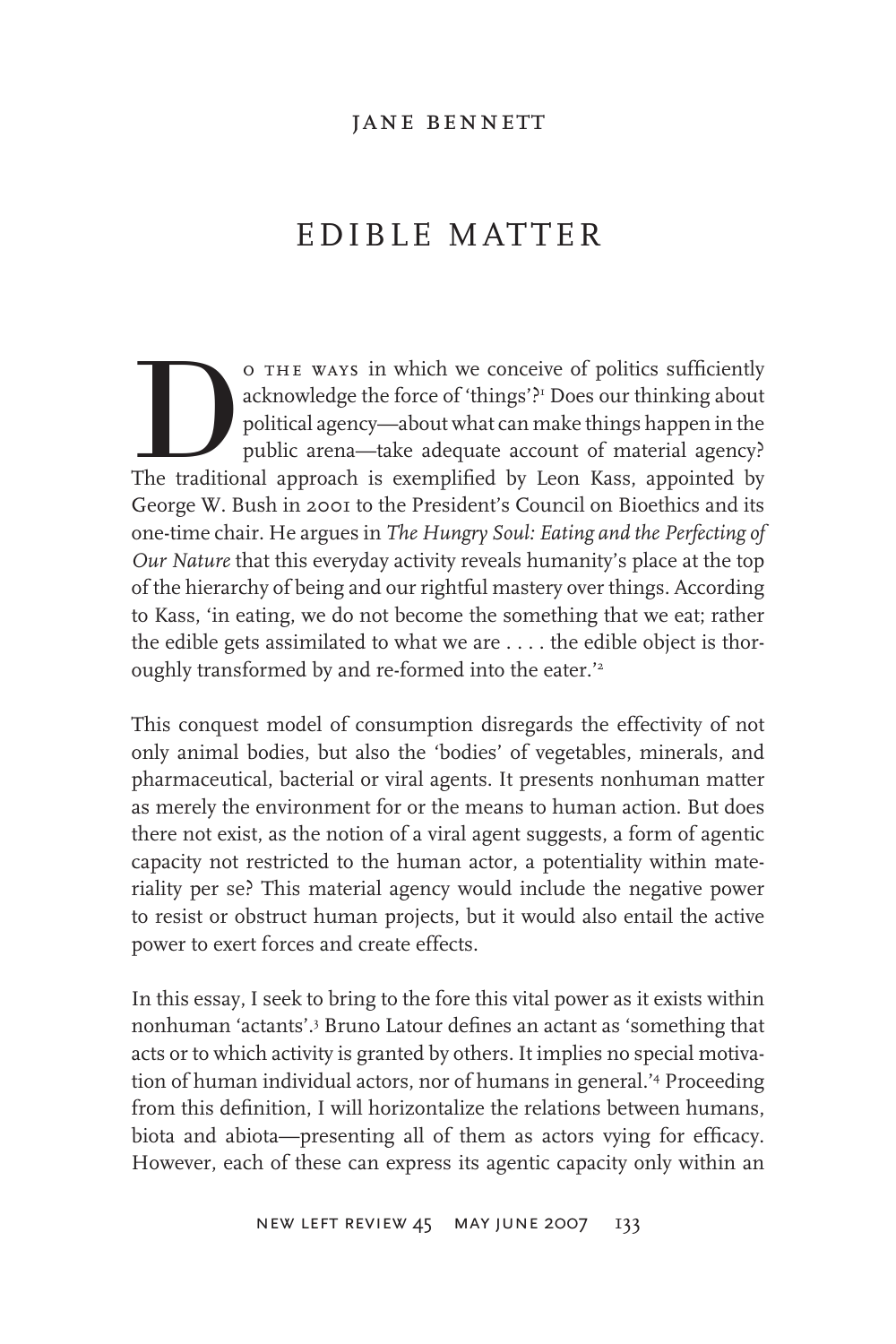134 NLR 45

assemblage congenial to it—only, that is, within a specific configuration of other actants (each itself an effect of the interactions between the multiple actants internal to *it*). Agency is then a force distributed across multiple, overlapping bodies, disseminated in degrees—rather than the capacity of a unitary subject of consciousness.

Edible material is an agent inside and alongside intention-forming, morality-(dis)obeying, language-using, reflexivity-wielding, culturemaking human beings. Food is an active inducer-producer of salient, public effects, rather than a passive resource at the disposal of consumers. The case for food as a co-participant in our world, as possessing an agentic capacity irreducible to (though rarely divorced from) human agency, has two prongs. The first seeks support in scientific studies of the effects of dietary fat on the moods and cognitive dispositions of humans, not only on the thickness of their flesh. The second revisits the robust discussions around the moral and political efficacy of diet in the nineteenth century. Here I will focus on motifs from the work of Friedrich Nietzsche and Henry Thoreau, where eating becomes a series of mutual transformations in which the border between inside and outside becomes blurred. My meal is and is not mine; you are and are not what you eat. Human and nonhuman bodies re-corporealize in response to each other; both exercise formative power and also offer themselves as matter to be acted upon. Eating, then, reveals not only the interdependence of humans and edible matter, but also a capacity to effect social change inherent in human and nonhuman bodies alike. I conclude by asking whether an enhanced alertness to material agency might help us to reimagine what materiality is—to move it away from the image of inert, brute matter.

## *What is materiality?*

If the eaten is to become 'food', it must be digestible to a formerly foreign body. Likewise, if the eater is to be nourished, it must accommodate itself to a formerly foreign body. Both, then, have to have been mutable,

I Thanks to Anders Berg-Sörensen, John Buell, Bill Connolly, Jonathan Goldberg, Jake Greear, Hadley Leach, Jennifer Lin, Patchen Markell, Noortje Marres, Nicholas Tampio and Lars Tønder for their contributions to this essay.

<sup>2</sup> Leon Kass, *The Hungry Soul*, Chicago 1994, pp. 25–6.

<sup>3</sup> By 'nonhumans' I do not mean that which is untouched by or utterly unrelated to humans, but rather an independent dimension of things, an aspect irreducible to what people invest or insert into them.

<sup>4</sup> Bruno Latour, 'On actor-network theory: a few clarifications' (1998), available at www.nettime.org. See also Latour, *The Politics of Nature,* Cambridge, ma 2004, p. 75.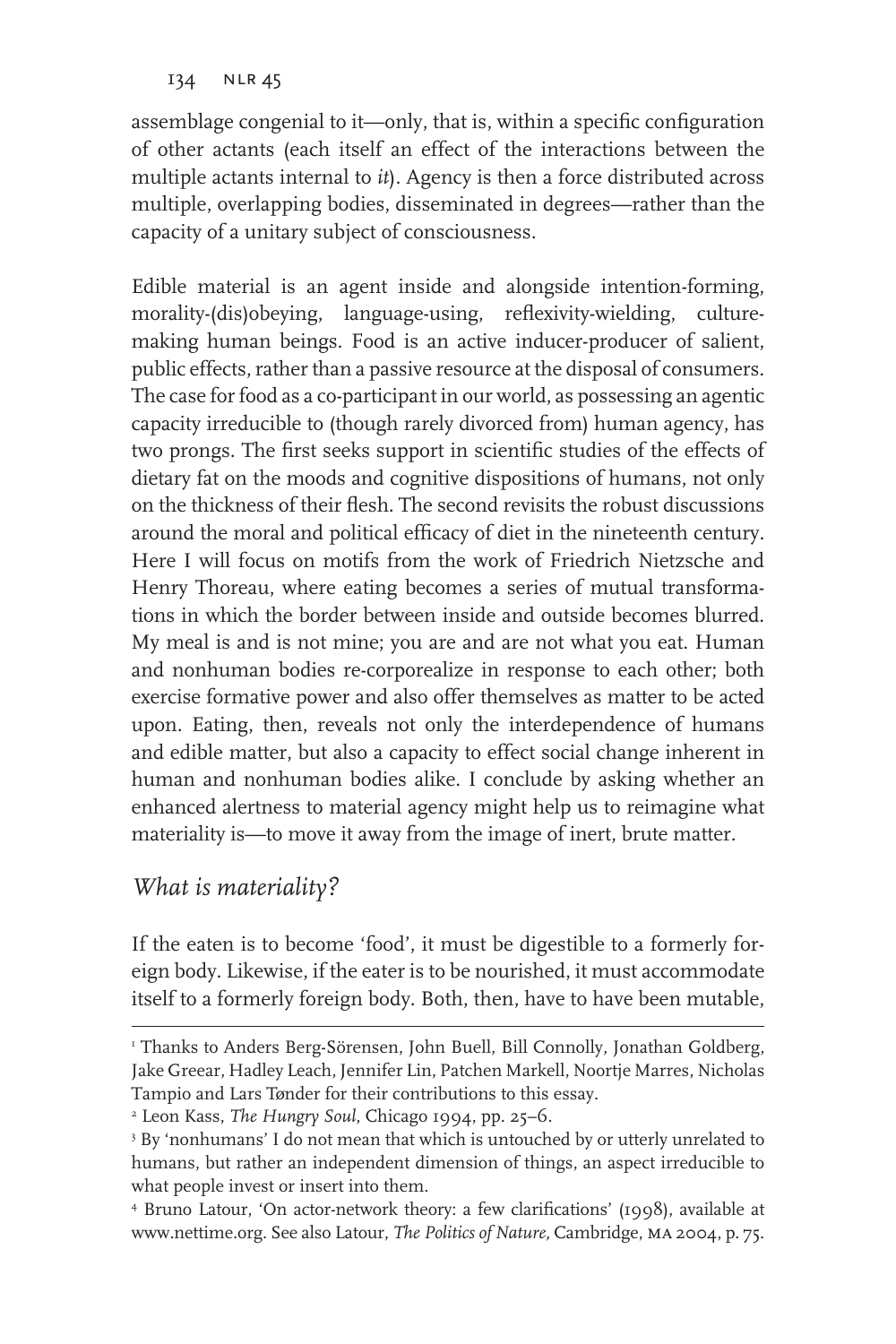to have always been a materiality that is hustle and flow as well as sedimentation and substance. The rhetorical thrust of the noun 'matter' and the adjective 'material' is precisely the opposite: to denote *stable stuff*. Ben Anderson and Divya Tolia-Kelly note that there are two dominant figurations of materiality, both of which associate it with stability or grounding: 'The first is the familiar realist equation between matter and unmediated, static, physicality' and 'the second is the use of "the material", or "material conditions", to refer to an ostensive social structure that over-determines "the cultural"'.<sup>5</sup>

Materiality does, of course, sometimes act as solid ground and recalcitrant structure. But edible materiality discloses what Deleuze calls a 'vagabond materiality'.6 For him metal and metallurgy reveal the nomadism of what has traditionally been conceived as matter awaiting form. Playing on the notion of metal as a 'conductor' of electricity, he describes how metal 'conducts' materiality through a series of selftransformations—not a sequential movement from one fixed point to another, but a tumbling of continuous variations with fuzzy borders. Metals do not settle forever into one determinate state; alloys bleed into each other. Their efficacy does not depend only on periods of stability: a certain 'incorporeality' is not incompatible with the ability to act or to produce powerful effects.

Surveying its various incarnations, Maud Ellman illustrates how food exemplifies this becoming over being:

its disintegration in the stomach, its assimilation in the blood, its diaphoresis in the epidermis, its metempsychosis in the large intestine; its viscosity in okra, gumbo, oysters; its elasticity in jellies, its deliquescence in blancmanges; its tumescence in the throats of serpents, its slow erosion in the bellies of sharks; its odysseys through pastures, orchards, wheat-fields, stock-yards, supermarkets, kitchens, pig troughs, rubbish dumps, disposals; the industries of sowing, hunting, cooking, milling, processing and canning it; the wizardry of its mutations, ballooning in bread, subsiding in soufflés; raw and cooked, solid and melting, vegetable and mineral, fish, flesh and fowl, encompassing the whole compendium of living substance.7

<sup>&</sup>lt;sup>5</sup> Ben Anderson and Divya Tolia-Kelly, 'Matter(s) in social and cultural geography', *Geoforum*, vol. 35, no. 6 (November 2004), pp. 669–70.

<sup>6</sup> Gilles Deleuze, 'Metal, metallurgy, music, Husserl, Simondon', delivered in Vincennes, 27 February 1979, available at www.webdeleuze.com.

<sup>7</sup> Maud Ellman, *The Hunger Artists: Starving, Writing and Imprisonment*, Cambridge, ma 1993, cited in Terry Eagleton, 'Edible Ecriture', in Sian Griffiths and Jennifer Wallace, eds, *Consuming Passions: Food in the Age of Anxiety*, Manchester 1998, p. 207.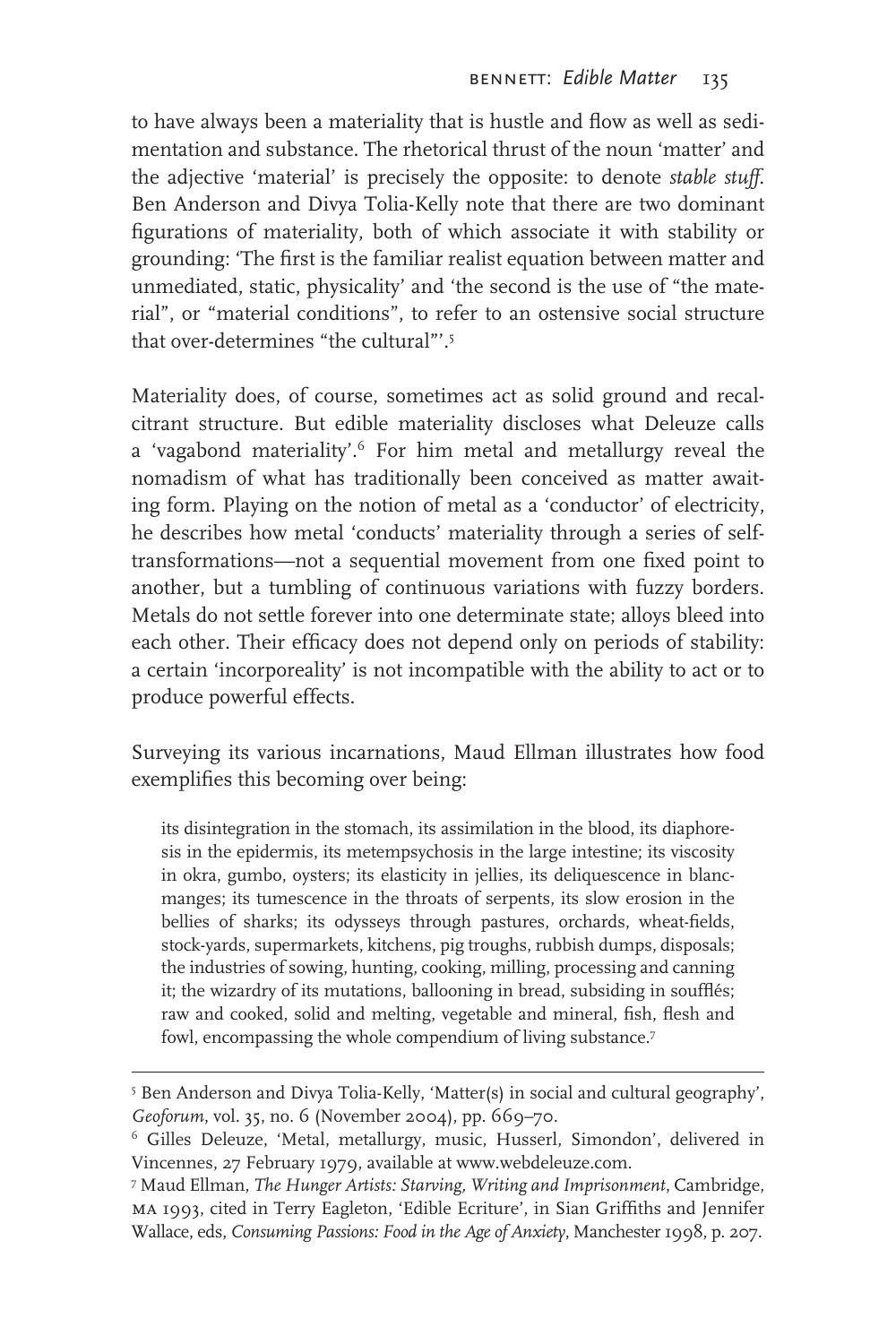136 nlr 45

Deleuze claims that metallurgy exposes the 'vague essence' of materiality to be 'continuous variation' and 'continuous development of form'.8 Food too reveals materiality's instability, vagrancy, activeness.

### *Effects and agents*

In 1917, the English physiologist W. M. Bayliss wrote that 'it may be taken for granted that everyone is sincerely desirous of avoiding unnecessary consumption of food'.9 However, 70 per cent of Americans surveyed in a 2000 Roper Report said that they ate 'pretty much whatever they want.' That means, on an average day, 52 teaspoons of sugar and corn sweeteners, over half a pound of meat, and a fifth of a pound of butter and oils. Overall, what Americans 'want' is to eat between 500 and 800 more calories a day than they did fifty years ago.<sup>10</sup> That would explain why their bodies are larger and heavier than ever before. Here we stumble upon a banal instance of what Michel Foucault might have called the 'productive power' of food: the generation of new human tissue.

That food can make people fatter is a fact so ordinary and obvious that it is difficult to perceive it as an example of food's agentic capacity. The case becomes stronger when we learn of hitherto unrecognized powers of dietary fat, in particular its ability to alter not just bodies but minds. Several recent studies suggest that omega-3 fatty acids, a kind of fat prevalent in certain fish, can make disruptive prisoners less violent, inattentive schoolchildren more focused and bipolar persons less depressed. A widely cited 2002 'double-blind, placebo-controlled, randomized trial of nutritional supplements on 231 young adult prisoners, comparing disciplinary offences before and during supplementation' shows a 35 per cent reduction of offences among British prisoners given omega-3 fatty acids.<sup>11</sup> A similarly designed study of fatty acids given to children with 'difficulties in learning, behaviour and psychosocial adjustment'

<sup>8</sup> Deleuze, 'Metal, metallurgy'.

<sup>&</sup>lt;sup>9</sup> W. M. Bayliss, *The Physiology of Food and Economy in Diet*, London 1917, p. 1.<br><sup>10</sup> Since 1950, the consumption of sweeteners has increased by 39 per cent, red meat

by 7 lb and poultry by 46 lb per year, and added fats by 67 per cent. All statistics taken from the United States Department of Agriculture's *Agriculture Fact Book: 2001–2002*, 'Profiling Food Consumption in America'. 'Consumption' refers to what is used up of the aggregate food supply; because of 'spoilage, plate waste, and . . . other losses', amounts are greater than the actual amount of food ingested.

<sup>&</sup>lt;sup>11</sup> C. Bernard Gesch et al., 'Influence of supplementary vitamins, minerals and essential fatty acids on the antisocial behaviour of young adult prisoners', *British Journal of Psychiatry*, vol. 181, no. 1 (July 2002), pp. 22–8.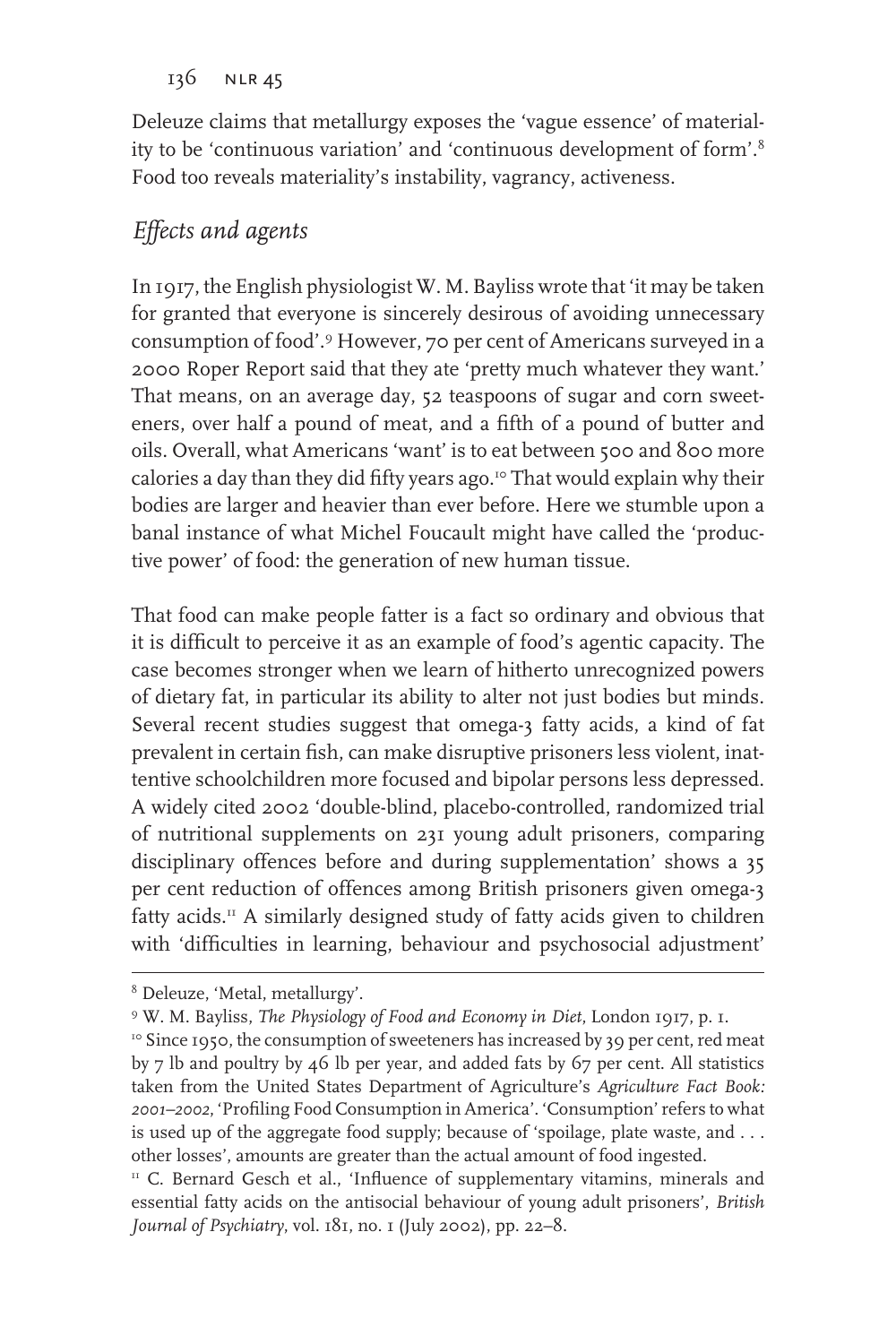finds 'significant improvement' in reading, spelling and conduct.<sup>12</sup> Meanwhile, the '60-fold variation across countries in the annual prevalence of major depression is strongly inversely correlated with national fish consumption . . . For bipolar affective disorder . . . prevalence rates rise precipitously below an apparent annual fish intake threshold of approximately  $75$  lb per person, with prevalence rates of  $\dots$  0.04 per cent in Taiwan (81.6 lb per person) and 6.5 per cent in Germany (27.6 lb per person).' Americans in 2000 ate about 15 lb per person.<sup>13</sup>

Results such as these are always subject to further research and to various interpretations. They do support the idea that lipids have the power not just to increase human flesh but also to induce human moods, modes of sociality and states of mind. But I do not imagine that this effectivity is a mechanical causality, nor that we will someday arrive at a nutritional science which demonstrates certain quantifiable cognitive or behavioural enhancements to be the invariant effects of specific fats. It is more likely that an emergent causality is at work: particular fats, acting in different ways in different bodies and with different intensities, even within the same body at different times, may produce patterns of effects but not in ways that are fully predictable—for a small change in the assemblage may issue in a significant disruption of the pattern. The agentic assemblage in which persons and fats are participants ought to be figured as a nonlinear system:

In a linear system, the ultimate effect of the combined action of two different causes is merely the [addition] . . . of the effects of each cause taken individually. But in a nonlinear system, adding a small cause to one that is already present can induce dramatic effects that have no common measure of the amplitude of the cause.<sup>14</sup>

In nonlinear assemblages, 'effects' resonate with and against their 'causes' such that the impact of any added element (omega-3 fatty acid) or set of elements (high fish diet) cannot be grasped at a glance. Instead, their agency

<sup>&</sup>lt;sup>12</sup> Alexandra Richardson and Paul Montgomery, 'The Oxford-Durham Study: A randomized, controlled trial of dietary supplementation with fatty acids in children with Developmental Coordination Disorder,' *Pediatrics*, vol. 115, no. 5 (May 2005), pp. 1360–6.

<sup>&</sup>lt;sup>13</sup> Brian Hallahan and Malcolm Garland, 'Essential fatty acids and mental health', *British Journal of Psychiatry*, vol. 186, no. 4 (April 2005), pp. 275–7. 14 Grégoire Nicolis and Ilya Prigogine, *Exploring Complexity*, New York 1989, p.

<sup>59,</sup> cited in Manuel DeLanda, *Intensive Science and Virtual Philosophy,* London 2002, p. 131.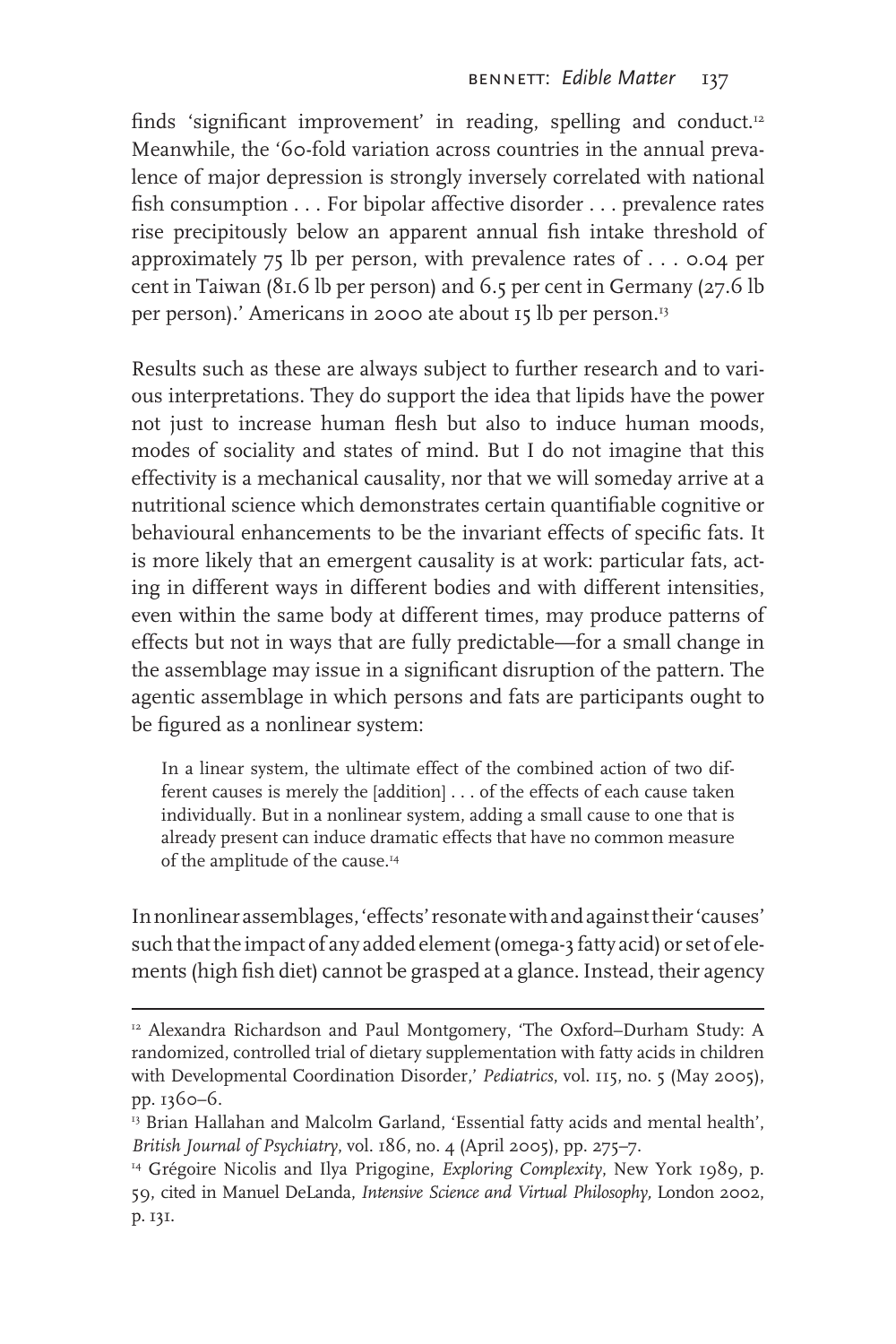138 nlr 45

is 'slowly brought to light as the assemblage stabilizes itself through the mutual accommodation of its heterogeneous components.'15

Within these assemblages, particular elements can be so contingently well-positioned that they can significantly alter the direction or function of the assemblage; Deleuze and Guattari term these particularly efficacious elements 'operators'. They give the example of a piece of grass used by a finch both to make a nest and find a mate. The grass stem 'acts as a component of passage between the territorial assemblage and the courtship assemblage . . . It is an operator, a vector. It is an *assemblage converter*.'16 Food can be what Michel Serres calls a 'thermal exciter': it does not effect a revolutionary transformation in the assemblage it enters, instead making it 'change state differentially. It inclines it. It makes the equilibrium of the energetic distribution fluctuate . . . It irritates it. It inflames it. Often this inclination has no effect. But it can produce gigantic ones by chain reactions or reproduction.'17

What counts as an actor is no longer the individual but actants-in-assemblages. In the case of fat, for instance, we need to bear in mind not only larger humans and their economic-cultural prostheses (agribusiness, snack food vending machines, serving sizes, microwave ovens, bariatric surgery) but also the strivings and trajectories of the fats themselves, as they vie with—or more indirectly, weaken or strengthen human wills, practices, habits and ideas.

#### *Flatulent vegetables*

Most evidence of the active power of foodstuffs comes by way of the physical or biological sciences, as in the studies cited above. The social sciences and humanities, when they take up the question of food, mainly focus on human acts in, for example, the rhetoric of culinary self-expression or the socio-cultural rituals and practices through which meaningful food objects are produced, or the aesthetic-commercial techniques through which desire for a new food product is induced. With the exception of the cookbook author or restaurant reviewer who describes the colour, texture and aroma of ingredients, food writing seldom attends

<sup>15</sup> DeLanda, *Intensive Science*, p. 144.

<sup>16</sup> Gilles Deleuze and Félix Guattari, *A Thousand Plateaus: Capitalism and Schizophrenia,* Minneapolis 1987, pp. 324–5.

<sup>17</sup> Michel Serres, *Parasite* [1980], Minneapolis 2007, p. 191.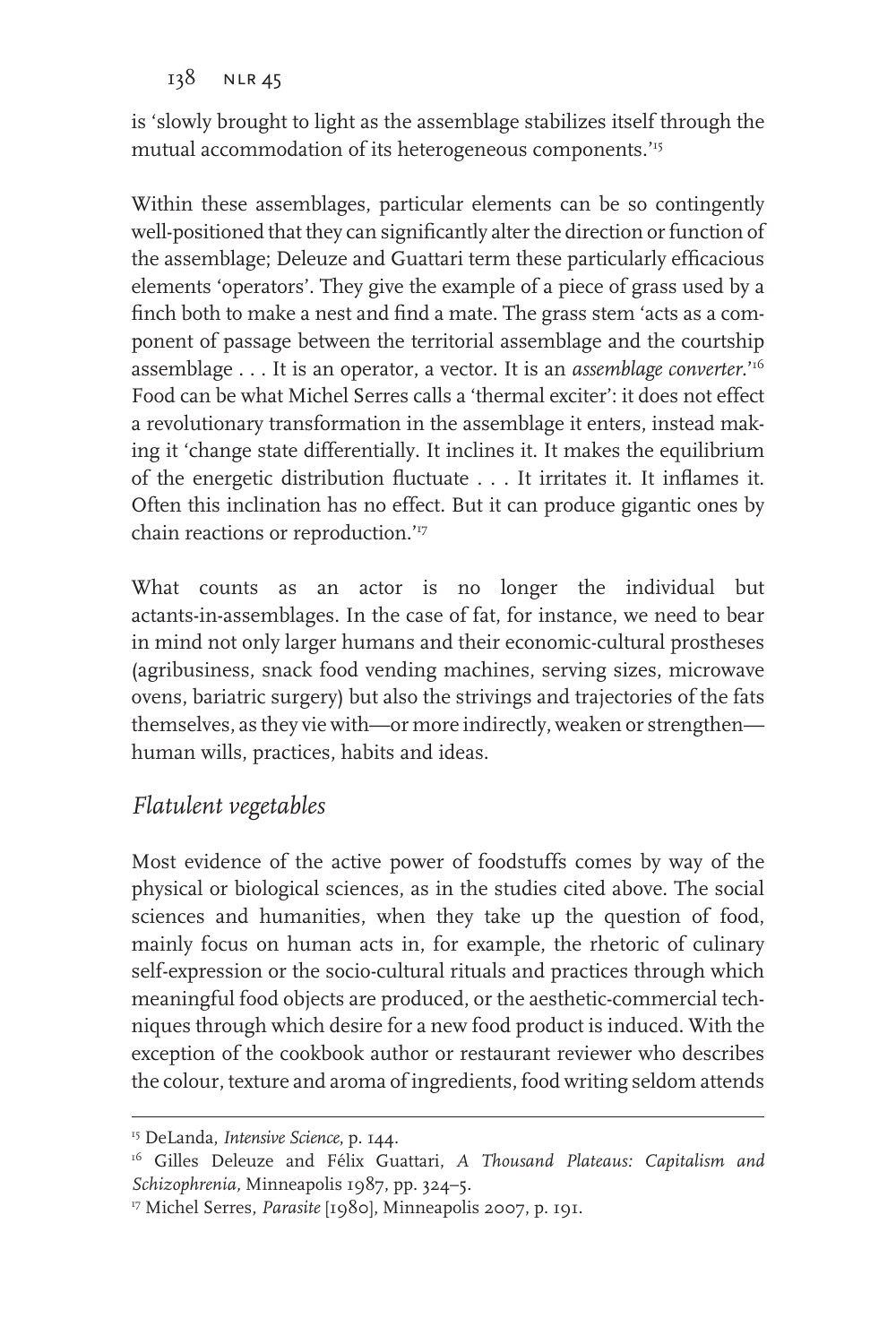to the force of materiality. As David Goodman puts it in his critique of agro-food studies in sociology, conceptualizations of food's materiality as a 'real and active, lively presence' are all too rare.<sup>18</sup>

In the nineteenth century, however, certain philosophers posited that food is capable of producing significant alterations in the dispositions of individuals and even nations. Nietzsche, for example—without the benefit of experiments of the randomized, double-blind sort claimed that psychological, cognitive, aesthetic and moral complexions were altered by what was ingested: 'an incorrect diet (the alcoholism of the Middle Ages; the absurdity of the vegetarians)' is one source of 'the deep depression, the leaden exhaustion, the black melancholy of the physiologically inhibited'.19

Nietzsche attended to the material agency proper to not only alcohol and other drugs, but food. This includes the capacity to induce what one might call a corporeal spirituality. Zarathustra proclaims, 'My virile food taketh effect, my strong and savoury sayings: and verily, I did not nourish them with flatulent vegetables! But with warrior-food, with conqueror-food: new desires did I awaken.'20 However 'warrior food' (raw meat?) alone does not make a warrior. Rather, the effectivity of any particular food depends upon the specific temper of the body into which it enters. Nietzsche makes this point in his discussion of a popular diet book of his day, Luigi Cornaro's *La Vita Sobria.* Cornaro, born in 1464, lived to 102 by eating only 12 ounces of solid food ('bread, the yolk of an egg, a little meat, and some soup') and 14 ounces of wine a day ('waters, in whatever way they may be doctored or prepared, have not the virtue of wine, and fail to relieve me').<sup>21</sup> Nietzsche complains that 'a scholar of *our* day, with his rapid consumption of nervous energy, would kill himself with Cornaro's regimen.'<sup>22</sup>

<sup>&</sup>lt;sup>18</sup> David Goodman, 'Ontology Matters: The Relational Materiality of Nature and Agro-Food Studies', *Sociologia Ruralis*, vol. 41, no. 2 (April 2001), p. 183. 19 Friedrich Nietzsche, *On the Genealogy of Morals/Ecce Homo*, New York 1969,

p. 130.

<sup>20</sup> Nietzsche, *Thus Spoke Zarathustra*, New York 1954, p. 311.

<sup>21</sup> Luigi Cornaro, *Art of Living Long* [1915], Milwaukee 1998, pp. 55, 94.

<sup>22</sup> Nietzsche, *Twilight of the Idols*, London and New York 1983, p. 47. Nietzsche seems not to have read Cornaro carefully enough: 'I was compelled to be extremely careful with regard to the quality and quantity of my food and drink. However those persons who are blessed with strong constitutions may make use of many other kinds and qualities of food and drink, and partake of them in greater quantities, than I do'. Cornaro, *Art of Living Long*, p. 97.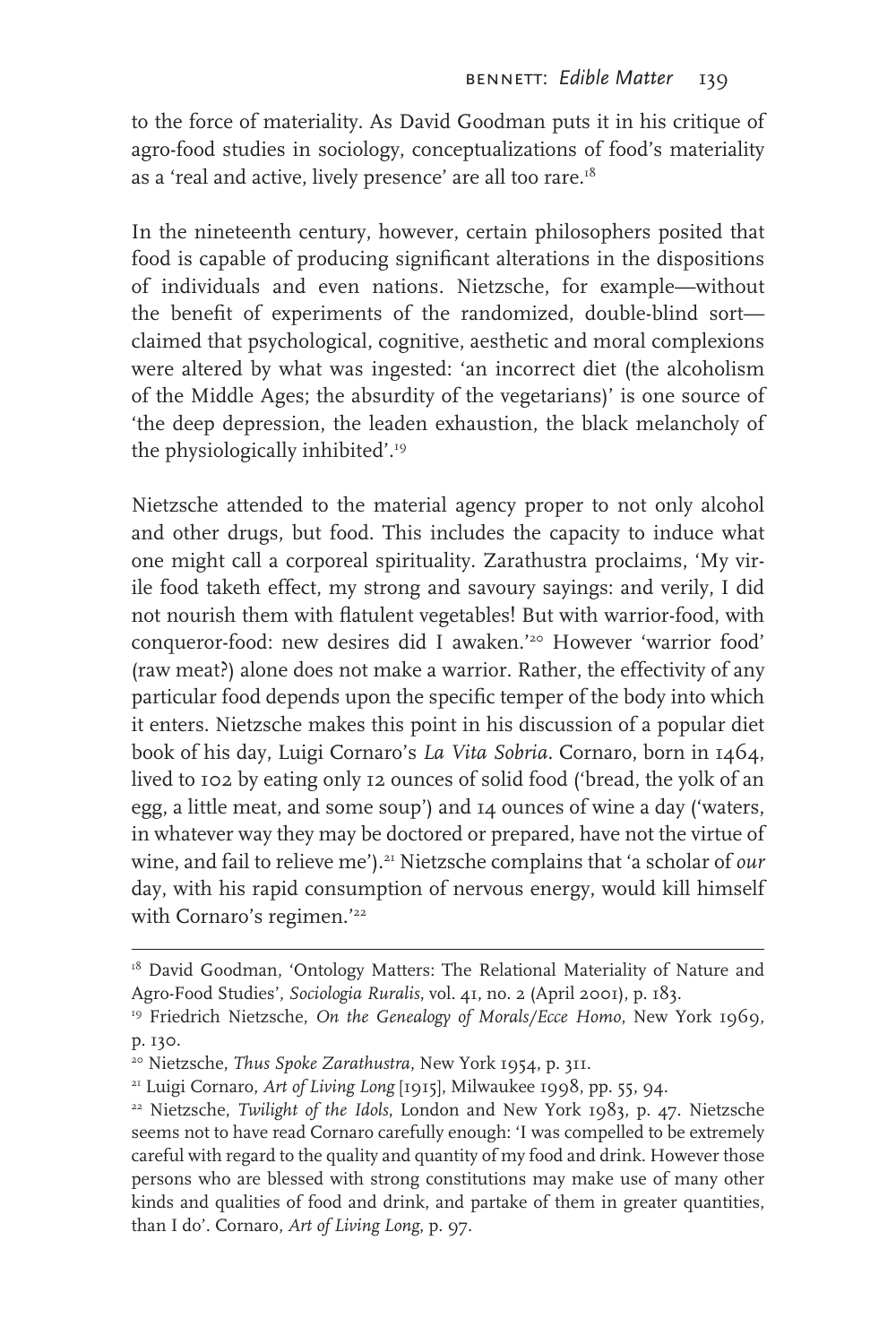140 nlr 45

The effectivity of a foodstuff varies from body to body, but what is even more interesting about Nietzsche's discussion of Cornaro is his suggestion that the effectivity of the 'same' food in the 'same' body will vary over time as actants enter and leave the scene. Nietzsche makes a similar point when he writes that 'warrior food', if it is to produce warriors, must join forces with a whole host of other actants. He again gestures towards a kind of assemblage, rather than the individual, as the real locus of agency in his discussion of anti-Semitism's hold on Bismarck's Germany, 'connected with the undeniable and palpable stagnation of the German spirit; and the cause of that I seek in a too exclusive diet of newspapers, politics, beer and Wagnerian music'.23

A material foodstuff—beer—comes alive to its powers when in the presence of cultural artefacts: broadsheets, politics, opera. These latter are what Donna Haraway would call 'material-semiotic actors', hybrids of sounds, thought, symbols, hopes, affects and physical matter.<sup>24</sup> Any science of diet, then, would have to take account not only of foods acting in conjunction with other materialities such as digestive liquids or microorganisms, but also with the not-quite materialities of perception, belief, memory, meaning. Still, Nietzsche warns against exaggerating the force of such 'higher' things: 'nutrition, place, climate . . . are inconceivably more important than everything one has taken to be important so far: "God", "soul", "virtue", "sin", "beyond", "truth", "eternal life".'25

Much like Russian *matryoshki* dolls, assemblages contain a sequence of ever smaller ones—functioning collectivities of actants within a series of larger, more complex assemblages. But there is also a sense in which Nietzsche continues to imagine the assemblage of consumption as issuing in predictable, rather than emergent, outcomes—whose predictability increases as one's knowledge of the system becomes more detailed, up-to-the-minute and comprehensive. Perhaps this supposition of a reliable mechanism is a necessary illusion, required if one is to pursue a deliberate regime of consumption, a plan of action in which one part of the body (the will?) issues orders to others (limbs, mouth, eyes, nose) about what and how much it ought to take in.

<sup>23</sup> Nietzsche, *On the Genealogy of Morals*, pp. 158–9.

<sup>24</sup> Donna Haraway, *Modest\_Witness@Second-Millennium.FemaleMan-Meets-OncoMouse,*  London and New York 1997, p. 2.

<sup>25</sup> Nietzsche, *Ecce Homo*, p. 256.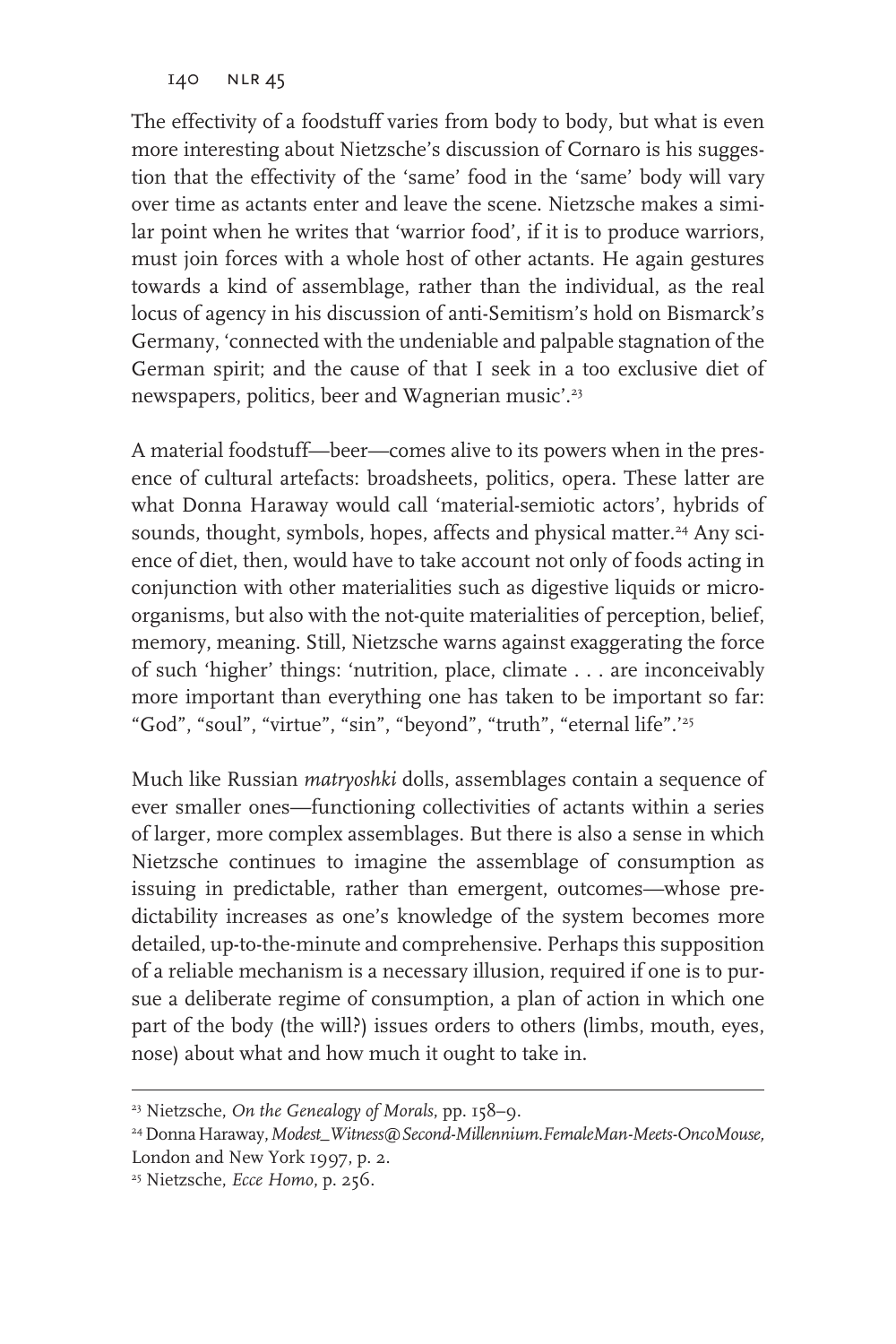Reflecting on the material components of an ethical-existential disposition, Nietzsche began to craft a programme of artful eating. On the other side of the Atlantic, Henry Thoreau engaged in his own programme of consumption, one designed to induce a different set of effects. Both experimentalists sought to benefit in mind and body from the vital, active powers of food. Nietzsche rejected vegetables because of their role in ascetic practices associated with *ressentiment*. Thoreau shared his sense of a vegetal agency but located it within a different assemblage, which produced a different effect, at least on his body: a wakeful, creative, nonconformist sensibility.

While walking home one night, Thoreau catches a 'glimpse of a woodchuck stealing across my path, and I felt a strange thrill of savage delight, and was strongly tempted to seize and devour him raw; not that I was hungry then, except for that wildness which he represented.'26 But then he stops to wonder: will its vitality really become his? After years of consuming animal bodies, he finally asks just how eating works. Just what transpires when these bodies mix with mine?<sup>27</sup> Thoreau ultimately concludes that 'devouring' wild flesh does not in fact result in his own vitalization, but in the mortification—the rotting—of his imagination.

With every year, meat becomes more and more viscerally unappealing to Thoreau. Eventually, he stops consuming 'animal food' (and tea and coffee) altogether, finding 'something essentially unclean' about it. The irresistible wildness of a lively woodchuck had turned into the repellent uncleanness of its corpse. He calls this a 'practical objection'—meat oozes and drips, whereas 'a little bread or a few potatoes would have done as well, with less trouble and filth.<sup>'28</sup> But more than housekeeping is at stake here. Meat, he declares, is 'not agreeable to my imagination . . . I believe that every man who has ever been earnest to preserve his higher or poetic faculties in the best condition has been particularly inclined to abstain from animal food . . . It may be vain to ask why the imagination will not be reconciled to flesh and fat. I am satisfied that it is not.'

<sup>&</sup>lt;sup>26</sup> Henry Thoreau, *Walden and Resistance to Civil Government*, New York 1992, p. 140.<br><sup>27</sup> Walt Whitman engages in a similar consideration in *Leaves of Grass*, 'Song of Myself', lines 389–90: 'Who goes there? hankering, gross, mystical, nude; / How is it that I extract strength from the beef I eat?'

<sup>&</sup>lt;sup>28</sup> 'Most men would feel shame if caught preparing with their own hands' the bloody meat dinner that is 'everyday prepared for them by others'—that is, by women. Thoreau, *Walden*, pp. 143–4.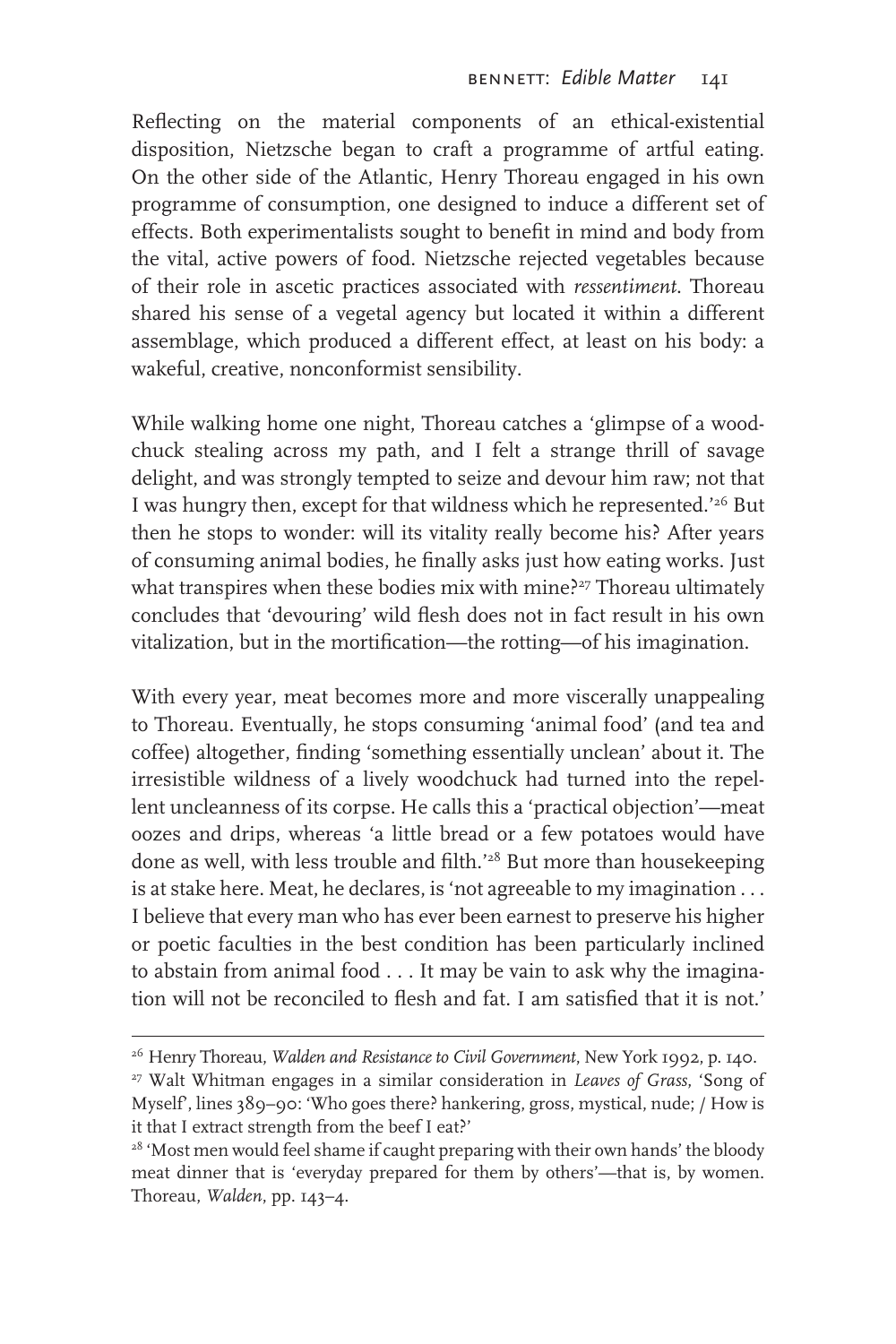142 NLR 45

Thoreau resists ingesting the viscous slime of decaying animal bodies, and seeks an alternative that can leaven his flesh and refine his imagination. He is 'thrilled' to find that 'some berries which I had eaten on the hill-side had fed my genius.'29

Thoreau allows the untamed vitality of things, including the foods he eats, to come to the fore in a way that renders him finer, leaner and cleaner. He enters into and helps maintain an assemblage—a shimmering web of solid and wispy materialities. But if nonhumans 'have' agentic capacity, its actualization and strength is affected by the character of human engagements with materiality. Thoreau had a sense of this from his regular supper of huckleberries and blueberries: 'The fruits do not yield their true flavour to the purchaser of them, nor to him who raises them for the market . . . It is a vulgar error to suppose that you have tasted huckleberries who never plucked them . . . The ambrosial and essential part of the fruit is lost with the bloom which is rubbed off in the market cart, and they become mere provender.<sup>'30</sup> In Thoreau's account, then, both nonhumans (berries, meat) and humans (Thoreau, berry-sellers) exhibit agentic force.

### *How food matters*

Against the dissipating effects of food commodification, the Slow Food Movement stands out as a collective example of artful consumption. Founded in Italy in 1986, this international network contests the McDonaldization, environmental unsustainability and petroleum intensity of a globalized system of food production, marketing and distribution. According to its manifesto:

Slow Food is dedicated to stewardship of the land and ecologically sound food production; to the revival of the kitchen and the table as centres of pleasure, culture and community; to the invigoration and proliferation of regional, seasonal culinary traditions; to the creation of a collaborative, ecologically-oriented and virtuous globalization; and to living a slower and more harmonious rhythm of life.<sup>31</sup>

What is distinctive about Slow Food, and what might enable it to have an impact, is its dual invocation of environmental and gastronomical

<sup>29</sup> Thoreau, *Walden*, pp. 144–6. 30 Thoreau, *Walden*, pp. 116–17.

<sup>&</sup>lt;sup>31</sup> See www.slowfoodusa.org.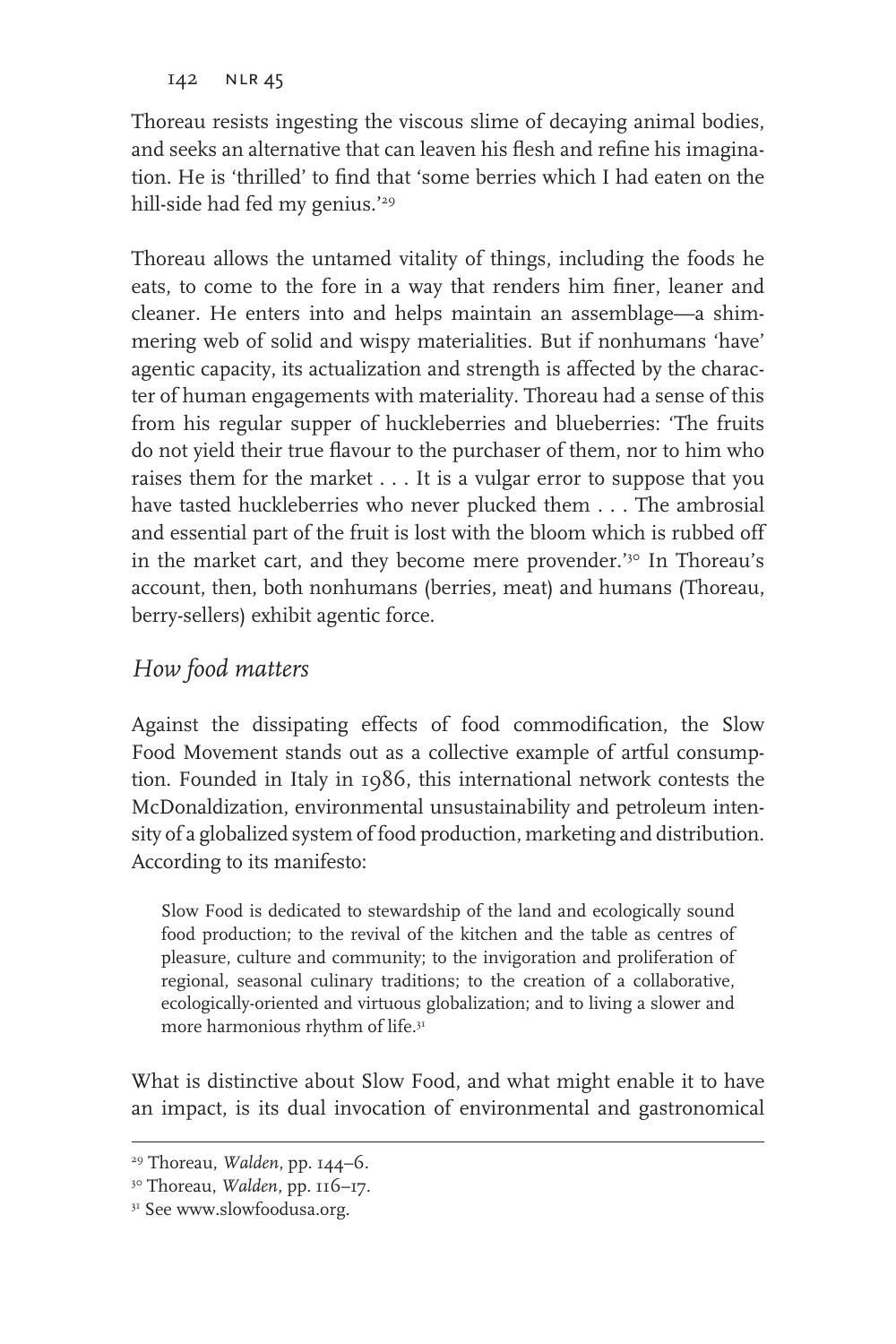concerns. It simultaneously advocates ecological sustainability, cultural specificity, nutritional economy, aesthetic pleasure and the skills needed to make meals from scratch. In grouping these interests together and forming this particular assemblage, Slow Food just might have a chance to stir an American public that environmentalism alone was not quite able to activate, especially in a political setting where wasteful and unhealthy consumption is encouraged at the highest levels of policy.

The Slow Food programme involves taking the time not only to prepare and savour food, but also to reflect upon the economic, labour, agricultural and transportation events preceding its arrival to the market, consonant with a commodity chain approach that chronicles the 'life-history' of a food product and traces 'the links that connect people and places at different points along the chain.'32 The strength of this method resides in its ability to give consumers better insight into just what goes into their mouths: not only in terms of ingredients such as pesticides, animal hormones, fats, sugars, vitamins, minerals, etc, but also the exploitation of food workers, and the greed of agribusiness and its agents in Congress.33 But its weakness may be its anthropocentric allegiances, its tendency, which it shares with Kass, to figure food as merely a resource or means.

If politics, in its broadest definition, consists in those activities pursued on behalf of the public, then we are left with the thorny questions of what counts as a public and what it would mean to act on its behalf. Here it is useful to return to the idea of emergent causality, which is implicit in John Dewey's claim that the public and its interests do not

<sup>&</sup>lt;sup>32</sup> Peter Jackson, 'Manufacturing meaning along the food commodity chain', Birkbeck Cultures of Consumption project, 2003. An example is Michael Pollan, *The Omnivore's Dilemma: A Natural History of Four Meals*, New York, 2006. It gives a genealogy of four American meals—one from McDonald's, one from items bought at a 'Whole Foods' supermarket, one whose ingredients came from a small, self-sustaining farm, and one from what the author had hunted or gathered.

<sup>33</sup> Good examples include Cheri Lucas Jennings's and Bruce Jennings's exposé of the poverty wages and poisonous working conditions embedded in the shiny red, wormless supermarket apple and Greg Critser's account of the link between agribusiness interests, subsidized corn production, high-fructose corn syrup and obesity. See Cheri Lucas Jennings and Bruce Jennings, 'Green Fields/Brown Skin: Posting as a Sign of Recognition', in Jane Bennett and William Chaloupka, eds, *In the Nature of Things: Language, Politics and the Environment,* Minnesota 1993; Greg Critser, *Fat*  Land: How Americans Became the Fattest People in the World, Boston 2003.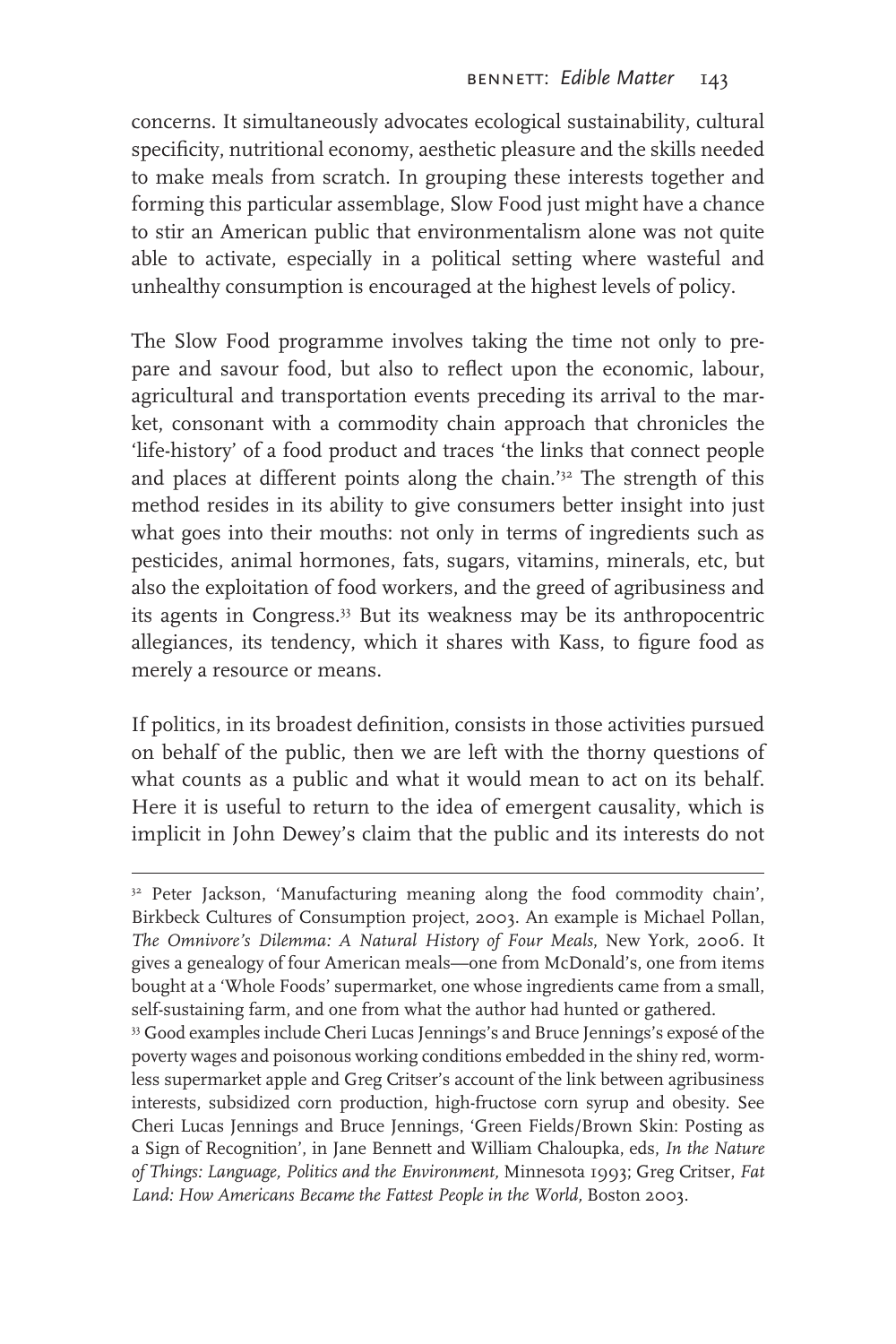144 NLR 45

pre-exist the real-time events that call them into being. How is it that sometimes scattered, unrelated individuals are aroused to join forces and engender a public, while at other times they are content to remain in private or in apolitical forms of association?34 The crystallization of a public requires a catalyst, which Dewey identifies as a dynamic event that causes harm.35 Since such a problem is itself a contingency, its effect—a public—is also a temporal assemblage, always in the process of forming and dissolving. As he puts it, 'the ramifications of the issues before the public are so wide and intricate . . . the details are so many and so shifting, that the public cannot for any length of time identify and hold itself. It is not that there is no public . . . there are too many publics, for conjoint actions' have multitudinous consequences 'and each one of them crosses the others and generates its own group of persons especially affected'.36

Taking a cue from Dewey's pragmatic focus on consequences rather than authorial intentions, I have tried to show that the public consists of more than 'persons' and that the locus of political agency is a (mortal) assemblage of humans *and* nonhumans. In *Art as Experience*, Dewey uses the figure of skin to draw readers' attention to the interconnections between humans and other materialities. He gestures towards the idea of an agentic assemblage:

The epidermis is only in the most superficial way an indication of where an organism ends and its environment begins. There are things inside the body that are foreign to it, and there are things outside of it that belong to it de jure if not de facto; that must, that is, be taken possession of if life is to continue. On the lower scale, air and food materials are such things; on the higher, tools, whether the pen of the writer or the anvil of the blacksmith, utensils and furnishings, property, friends and institutions—all the supports

<sup>34</sup> As Noortje Marres rightly notes, for Dewey (and also Walter Lippmann), the 'public is precisely *not* a social community . . . [T]hose who are jointly implicated in the issue *must organize* a community. What the members of the public share is that they are all affected . . . but they do not already belong to the same community.' Noortje Marres, 'Issues Spark a Public into Being: A key but often forgotten point of the Lippmann–Dewey debate', in Bruno Latour and Peter Weibel, eds, *Making* 

*Things Public: Atmospheres of Democracy*, Cambridge, MA 2005, p. 214.<br><sup>35</sup> A public 'consists of all those who are affected by the indirect consequences of transactions to such an extent that it is deemed necessary to have those consequences systematically cared for.' John Dewey, *The Public and Its Problems,* New York 1927, p. 16.

<sup>36</sup> Dewey, *The Public and Its Problems*, p. 137.